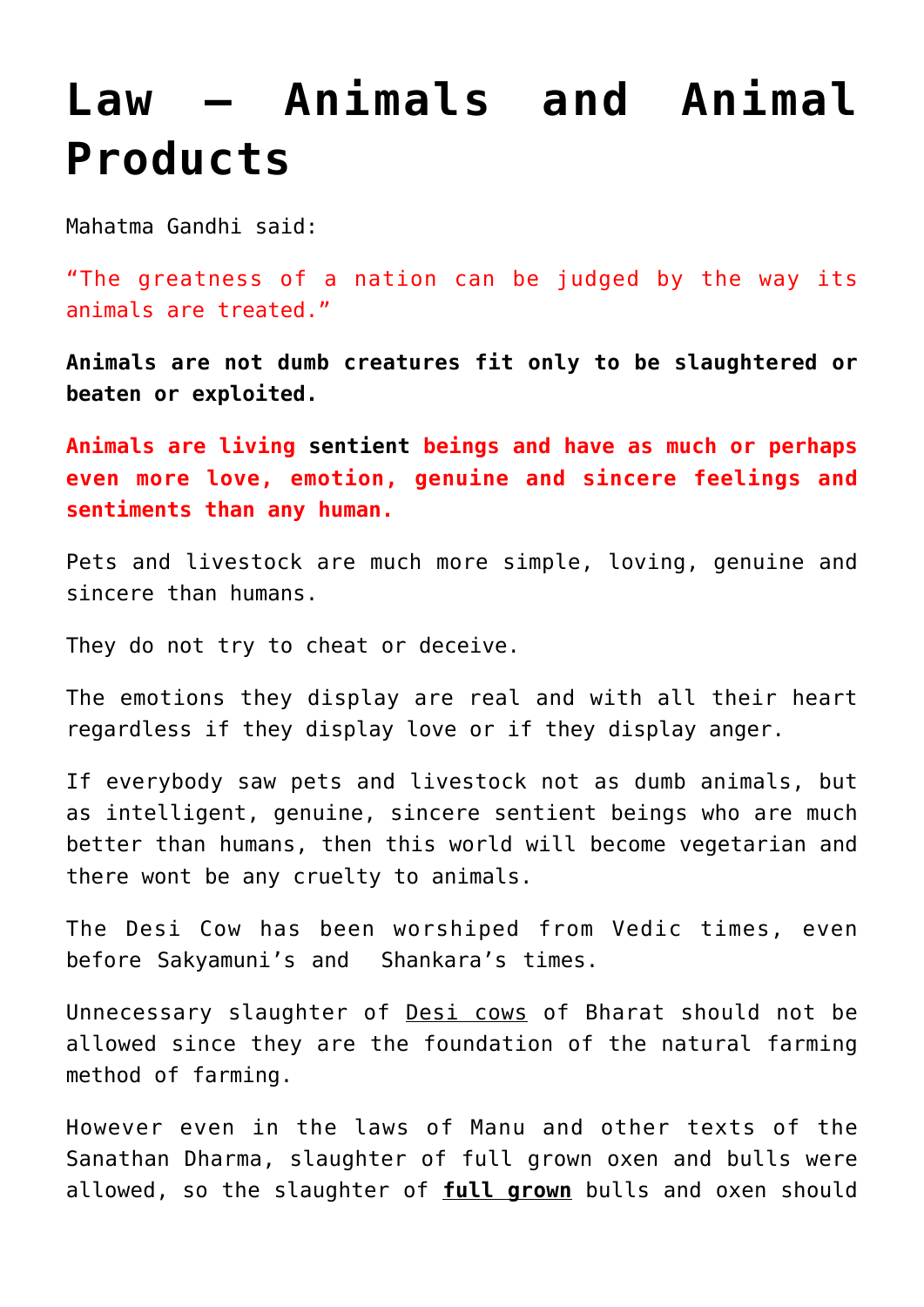be allowed.

Even in ancient [Vedic](https://en.wikipedia.org/wiki/Vedas) texts like Surapala's Vrikshayurveda, there is mention of organic fertilisers like [Kunapajala,](http://asianagrihistory.org/articles/YL-Nene.pdf) so bulls and other livestock were slaughtered even in [Vedic](https://en.wikipedia.org/wiki/Vedas) times.

Slaughter of foreign cow breeds can be allowed.

**According to [Subhash Palekar](http://palekarzerobudgetspiritualfarming.org/), and [even according](http://www.indiatimes.com/news/india/not-all-cows-gau-mata-only-indian-breeds-are-says-gujarat-cow-protection-group-257963.html) [to](http://www.indiatimes.com/news/india/not-all-cows-gau-mata-only-indian-breeds-are-says-gujarat-cow-protection-group-257963.html) knowledgeable [Gau Rakshaks](https://en.wikipedia.org/wiki/Cow_protection_movement) only the Desi Cow qualifies to be called a cow.** 

Foreign cow breeds do qualify to be called cows, they are only high yield A1 milk producing mammals similar to the thousands of other species of non [A2 milk](http://www.downtoearth.org.in/blog/the-deshi-cow-milk-jinx-45095) producing mammals.

Only A2 milk producing mammals like [Desi cows](http://www.downtoearth.org.in/blog/the-deshi-cow-milk-jinx-45095) that produce [A2](https://en.wikipedia.org/wiki/A2_milk) [milk](https://en.wikipedia.org/wiki/A2_milk) can be called cows.

[A2 milk](https://en.wikipedia.org/wiki/A2_milk) is similar to the milk that humans produce and can be drunk easily by babies and small children without any side effects.

[Read this article](http://www.downtoearth.org.in/blog/the-deshi-cow-milk-jinx-45095) from [Down to Earth,](http://www.downtoearth.org.in) one of the most reputed environmental magazines in the world.

## The article extract is given below:

The key difference between the two types of milk is the crucial [A2 variety of beta casein](https://en.wikipedia.org/wiki/A2_milk) protein, which is found in the milk of the zebu cows, camel, goat, donkey, buffalo, yak, sheep and even jersey cows.

## **Indian cattle, scientifically known as Bos Indicus, fall in the zebu category.**

Milk from the European Bos Taurus breeds like Holstein, which spread across the developed world due to their high milk yield, contain the A1 variant of beta casein protein, which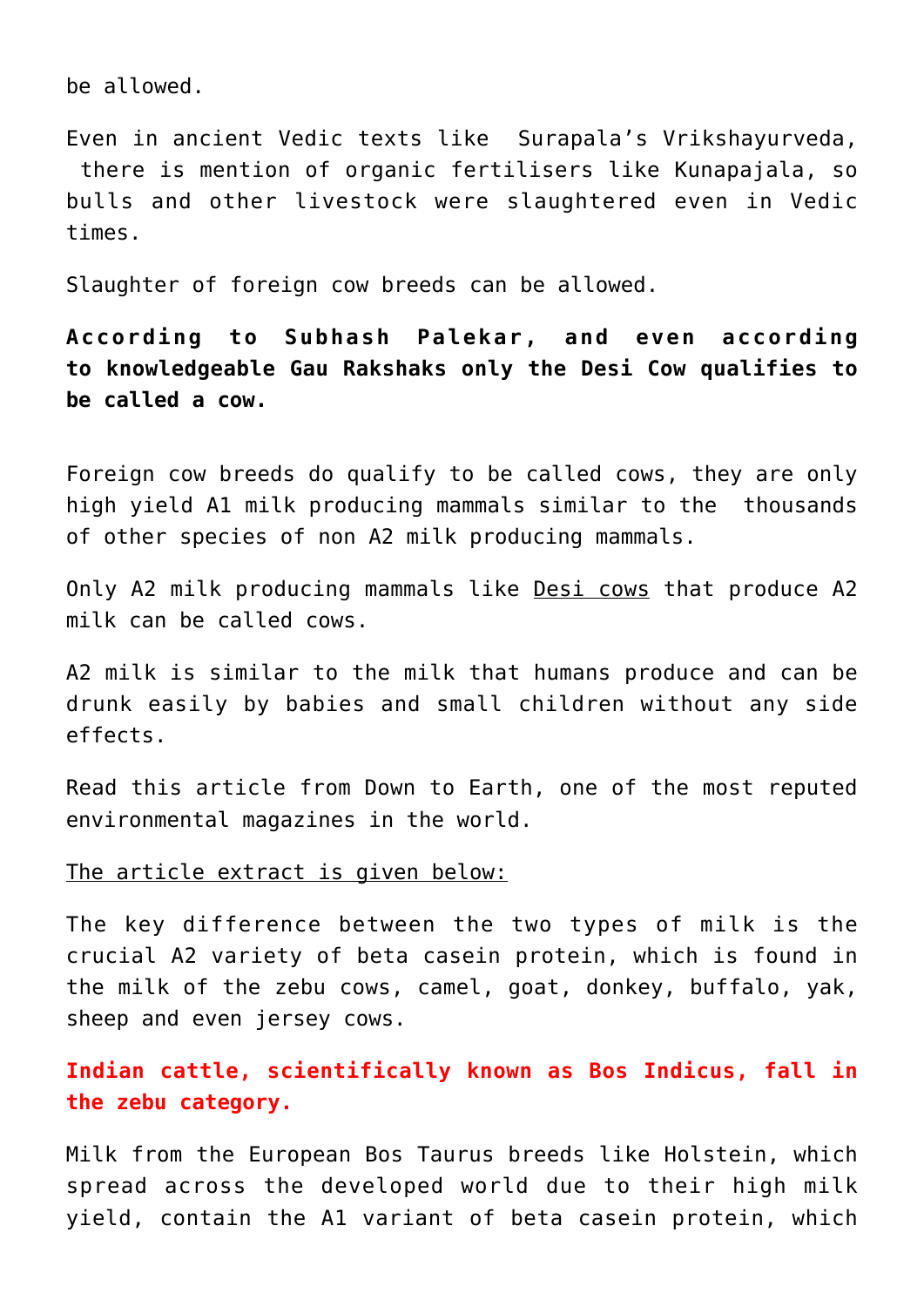has been related to allergies and serious health conditions.

In the rare cases if the cows cannot be cared for any more and will die of starvation or disease or cause financial ruin and unnecessary burden on the owner, they should be sent to a [True](http://aryadharma.world/truetemples/) [Temple.](http://aryadharma.world/truetemples/)

However for many poor farmers, selling their old cattle is also a source of income.

Hence in areas where there are no [True Temples](http://aryadharma.world/truetemples/) farmers should be allowed to sell their old cattle.

In poor areas, [True Temples](http://aryadharma.world/truetemples/) should first be established for humans, True Temples for animals have a lower priority than humans.

If there are no [True Temples](http://aryadharma.world/truetemples/) locally that can support animals, then they should be allowed for slaughter in a peaceful way without any stress caused to the animal.

It is better that these animals are put to death in a peaceful way in calm surroundings than allow them to linger and suffer uncared for and starve and rot to death on the streets.

Sheep, goats, chickens and other livestock also have use for manure but are mainly used for meat.

**No young animal babies and animal children should be slaughtered for leather or meat.**

**All animals must first be rendered unconscious before they are killed and killed in the quickest and most painless way possible and they should never be killed and skinned or cut into meat in front of another living animal.** 

A prayer to [God](http://aryadharma.world/brahman/) must be made before killing of any animal.

Even the people who eat meat must first say a prayer of thanks to the animal that was killed for them.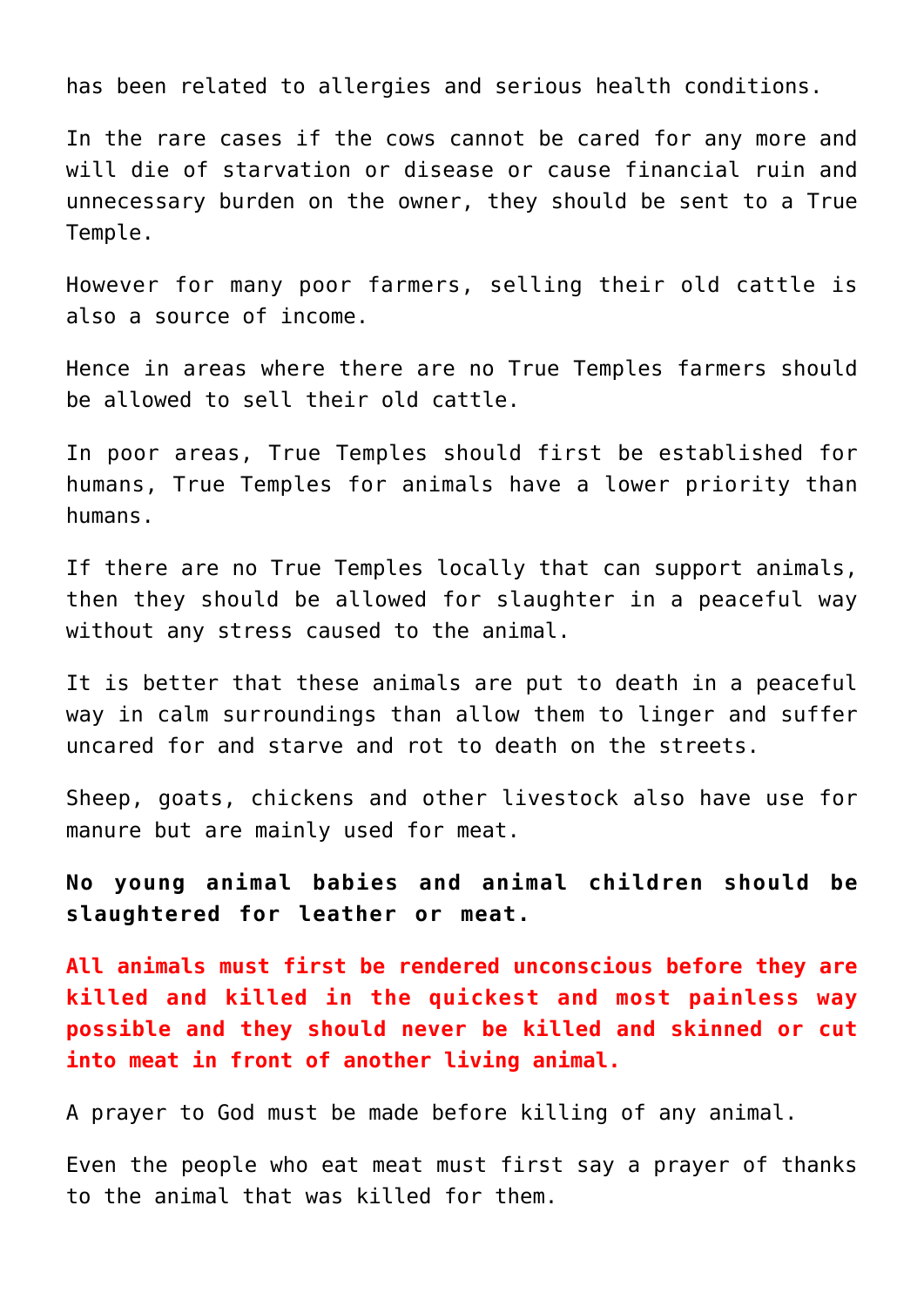It is the prayer to [God](http://aryadharma.world/brahman/) that is important before slaughtering the animal, not the way it is slaughtered.

The people who eat meat must get a three year permit before they consume or purchase meat.

To get the permit, they must first visit a slaughterhouse or licensed butcher, see an animal being slaughtered and take a photo/video of the animal that was slaughtered for their consumption while it was being slaughtered.

This photo along with their national id, should be put on a certificate that they use to purchase or eat meat and this should be done every three years.

People who renew the certificate twice, must on the second time of renewal (sixth year), slaughter and skin and gut the animal themselves before they get the certificate.

If they are physically weak and incapable to do this, they must witness the slaughter, skinning and gutting of the animal before their certificate is renewed.

Just like [graphic packaging for cigarettes](https://goo.gl/7FHZSb), places that sell and serve meat must show slaughter photos of the animal in their menu photos, and in the places of sale and display of meat.

Tribals living in forest areas should be exempt from the above since [hunting](http://aryadharma.world/law-hunting/) is a part of their daily living.

People who eat eggs only should be exempt from this.

People who are forced to eat meat byproducts used in medicine if there are no alternatives should also be exempt from this.

Young children upto 16 years should be exempt from this, but children above 12 years of age must be shown the below video or similar videos showing the real origin of meat which is derived from the torture, suffering and horrible killing of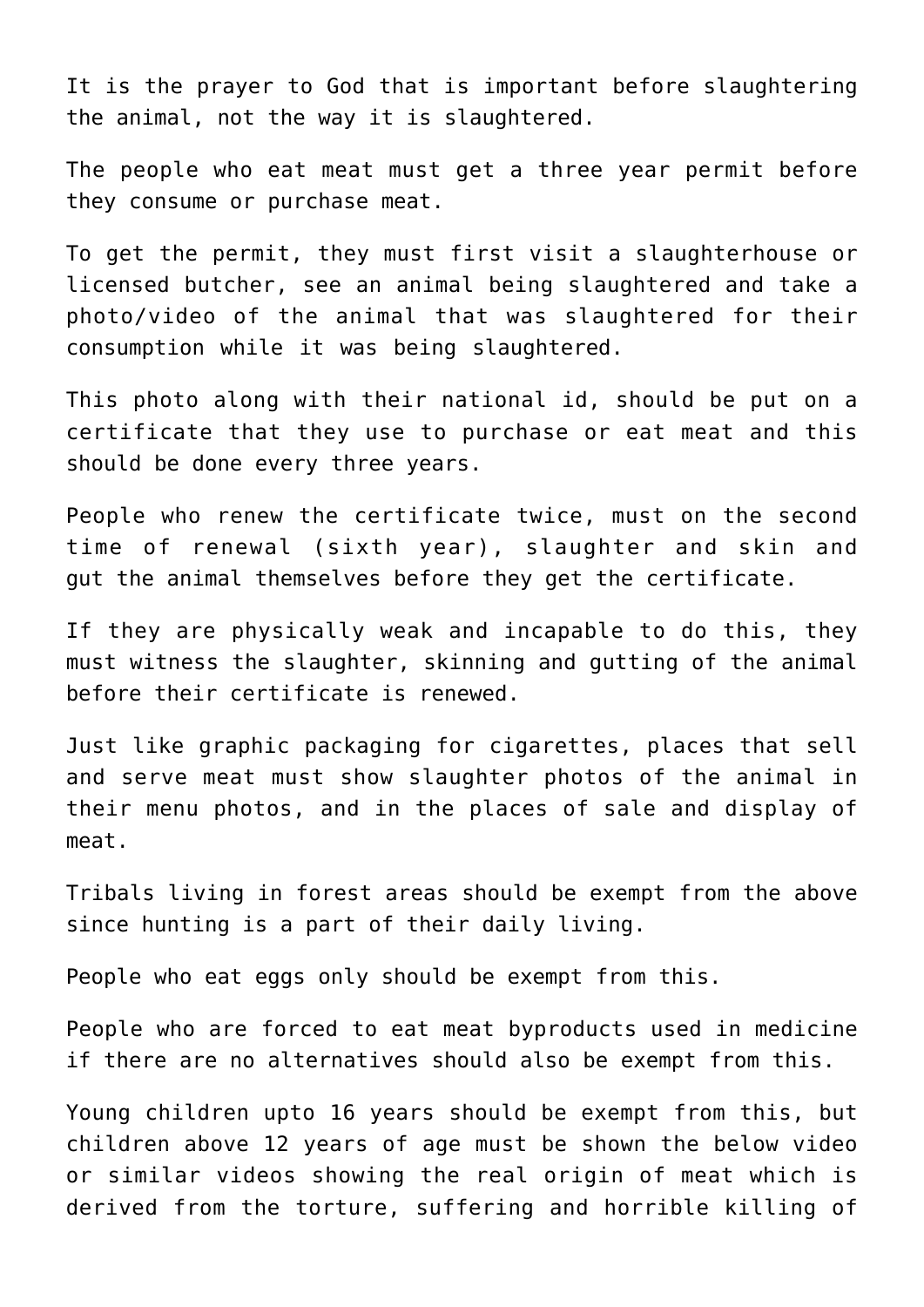animals.

No slaughter of any animal should be allowed at any place for any religious sacrifice, except for slaughter in a government licensed and regulated slaughter house or government regulated place for slaughter or a government licensed butcher.

This slaughter must be done by a government regulated butcher and all animals must be slaughtered only according to what is specified above.

Any violation of the above must first lead to an arrest of the person who offers the animal for slaughter and then the butcher who slaughtered the animal in an unauthorised way.

They both must be fined Rs 1000/kg of the live weight of the slaughtered animal and made to do 100 hours of community service in a [True Temple](http://aryadharma.world/concepts/truetemples/) especially one that is used to serve and take care of animals.

A flat fine of Rs 10000 must be imposed for any animal weighing less than 10kg.

If they cannot pay the fine, their assets should be auctioned off to pay the fine.

Repeat offenders must be given multiples of the punishment for each time they repeat the offence.

**Eventually all religious sacrifice of animals must be abolished.**

**Would you like it if somebody sacrificed your most loved child to please you?**

**Just like humans, animals are also most loved children of [Brahman](http://aryadharma.world/brahman/) and are as dear to [Brahman](http://aryadharma.world/brahman/) as humans.**

Brahman's would not have created animals if Brahman wanted them sacrificed in Brahman's name.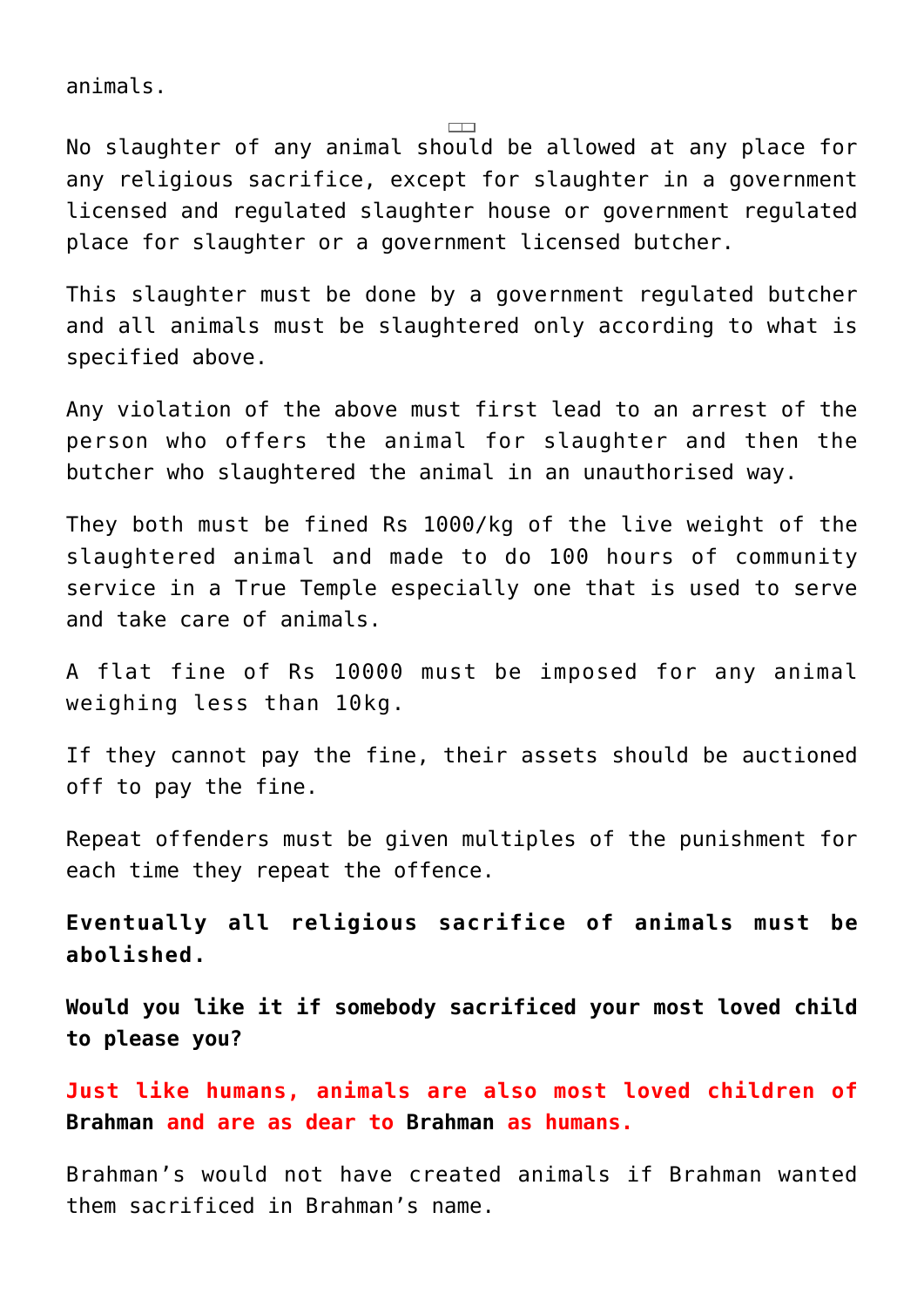If we really want to please [Brahman w](http://aryadharma.world/brahman/)ith true sacrifice, we should love, take care and protect animals, not kill them.

**Sacrifice does not mean killing an animal, sacrifice means giving up what is most dear to you in service of Brahman.**

**True service and worship of [Brahman](http://aryadharma.world/concepts/brahman/) is by SEVA of [Nature](http://aryadharma.world/articles/nature/) and the [Brahma Dana](http://aryadharma.world/concepts/brahman/brahmadana/) which also includes animals.**

Any animals that are cruelly treated by anybody including their owners should have fines applied to both the owners and those that treat them poorly, at the rate of one months salary or monthly income per animal they harm.

If they cannot pay the fine their assets should be seized and auctioned.

Repeat offenders should pay multipliers of their salary or income — 2 times offender, 2 times monthly salary/income.

The definition of cruelty is very nuanced and must be used with great discretion.

Bulls, donkeys, horses and other animals have to be lightly beaten or prodded to get them to work.

Sometimes rings have to be tied to their noses and mouth and shoes driven into their hooves to guide them in the correct direction.

Hence the above practices should be allowed but any excessive beating or mutilation that causes serious injury or even death of an animal constitutes cruelty.

However practices such as castration, cutting of tails and beaks and other such things that are not necessary and only done for human benefit constitutes cruelty.

We should allow private farming of wild animals like deer, crocodiles and other wildlife species that are plentiful.

People should be allowed to raise these plentiful wild animals